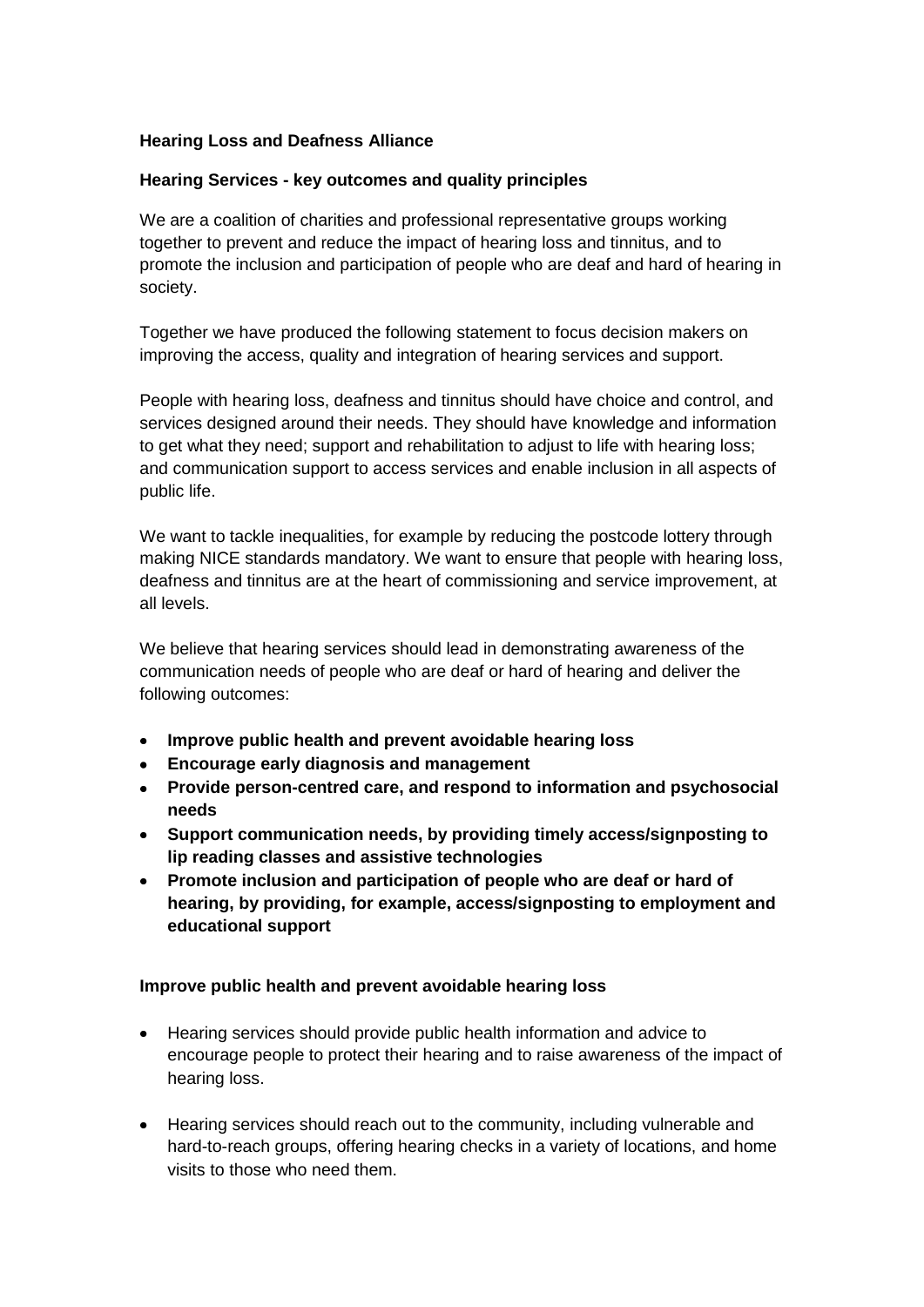#### **Encourage early diagnosis and management**

- Hearing services should be situated in convenient and accessible locations, and offer a range of appointment times to encourage people to attend and take early action.
- Different referral paths should be available; for instance, people should be able to self-refer or be referred by their GP.
- People should receive timely access to hearing services with waiting times well within the 18-week referral to treatment limit.
- People should be offered a choice of hearing aids and, where appropriate, two hearing aids rather than one. Provision of hearing aids should be based on clinical need, following nationally agreed guidance, and people should have the opportunity to change their hearing aids or upgrade according to their clinical need and the availability of new technology.
- Hearing services should provide systematic follow-up. It is essential that service users know that they can return, as often as they wish, to access different types of support when they need it.
- Hearing services should provide timely access to batteries and repairs for hearing aids, for example through drop in and postal services, or signposting to suitable local provision.
- Hearing services should provide appropriate and timely support or onward  $\bullet$ referral for people with tinnitus, balance problems and more complex needs.

# **Provide person-centred care and respond to information and psychosocial needs**

- Hearing services should provide accessible and timely information in appropriate  $\bullet$ formats and signpost to other relevant services and support groups. Information should be culturally appropriate. It should also be accessible to people with physical, visual or learning disabilities, and to people who do not speak or read English, including those whose first language is British Sign Language (BSL). Service users should have access to an interpreter or advocate if needed.
- Hearing services should take account of people's personal circumstances, working with service users to determine and deliver what they need. This might include hearing therapy for those who need help in adapting to hearing loss, or access to emotional support and counselling services.